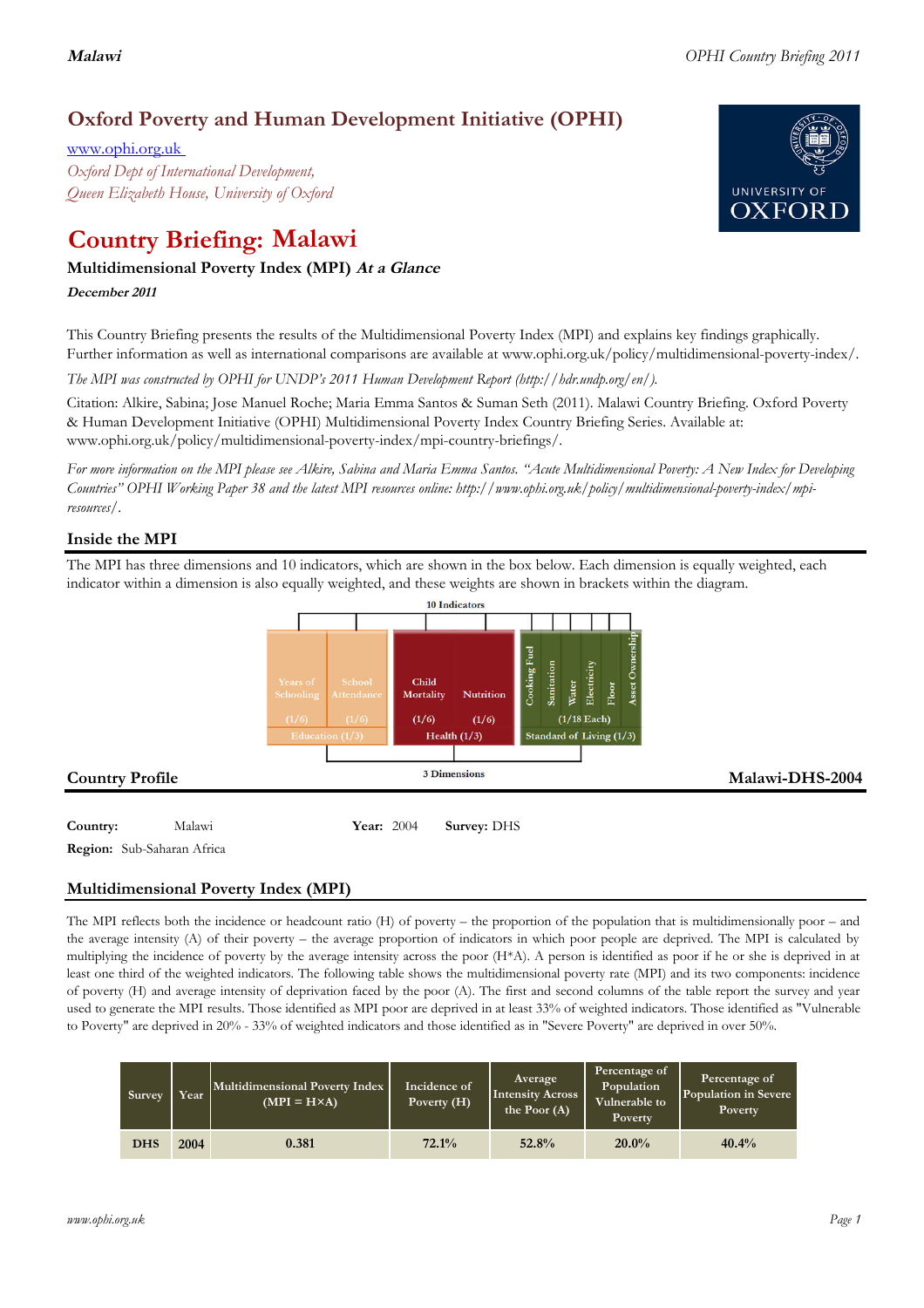## **Comparing the MPI with Other Poverty Measures**

Column chart A compares the poverty rate using the MPI with three other commonly used poverty measures. The height of the first column denotes the percentage of people who are MPI poor (also called the incidence or headcount ratio). The second and third columns denote the percentages of people who are poor according to the \$1.25 a day income poverty line and \$2.00 a day line, respectively. The final column denotes the percentage of people who are poor according to the national income poverty line. The table on the right-hand side reports various descriptive statistics for the country. The statistics shaded in khaki/olive are taken from the year closest to the year of the survey used to calculate the MPI. The year is provided below each column in chart A.



|                 |                         | Summary                                                                                                                                                   |          |  |  |
|-----------------|-------------------------|-----------------------------------------------------------------------------------------------------------------------------------------------------------|----------|--|--|
| erty Measures   |                         | 0.381<br>Multidimensional Poverty Index                                                                                                                   |          |  |  |
|                 |                         | Percentage of MPI Poor (H)                                                                                                                                | 72.1%    |  |  |
| 90.5%           |                         | Average Intensity of Deprivation (A)                                                                                                                      | 52.8%    |  |  |
|                 | 52.4%                   | Percentage of Income Poor (\$1.25 a day) <sup><math>\ddagger</math></sup>                                                                                 | 73.9%    |  |  |
|                 |                         | Percentage of Income Poor (\$2.00 a day) <sup><math>\bar{x}</math></sup>                                                                                  | $90.5\%$ |  |  |
|                 |                         | Percentage of Poor (National Poverty Line) <sup>#</sup>                                                                                                   | $52.4\%$ |  |  |
|                 |                         | Human Development Index 2011*                                                                                                                             | 0.400    |  |  |
| US\$2 a day     | <b>National Poverty</b> | $HDI$ rank*                                                                                                                                               | 171      |  |  |
| 2004            | Line<br>2004            | $HDI category*$                                                                                                                                           | Low      |  |  |
| <b>⁄Ieasure</b> |                         | $\pm$ The World Bank (2011). "World Development Indicators." Washington, DC.<br>* UNDP (2011). "Human Development Report", Statistical Table 1. New York. |          |  |  |

te: For population figures and numbers of MPI poor people, consult the tables on OPHI's te: http://www.ophi.org.uk/policy/multidimensional-poverty-index/

### **Comparing the MPI with Other Poverty Measures**

Column chart B shows the percentage of people who are MPI poor (also called the incidence or headcount) in the 109 developing countries analysed. The column denoting this country is dark, with other countries shown in light grey. The dark dots denote the percentage of people who are income poor according to the \$1.25 a day poverty line in each country. The graph above tells you the year this data comes from. Dots are only shown where the income data available is within three years of the MPI survey year.



**B. Headcounts of MPI Poor and \$1.25/day Poor**

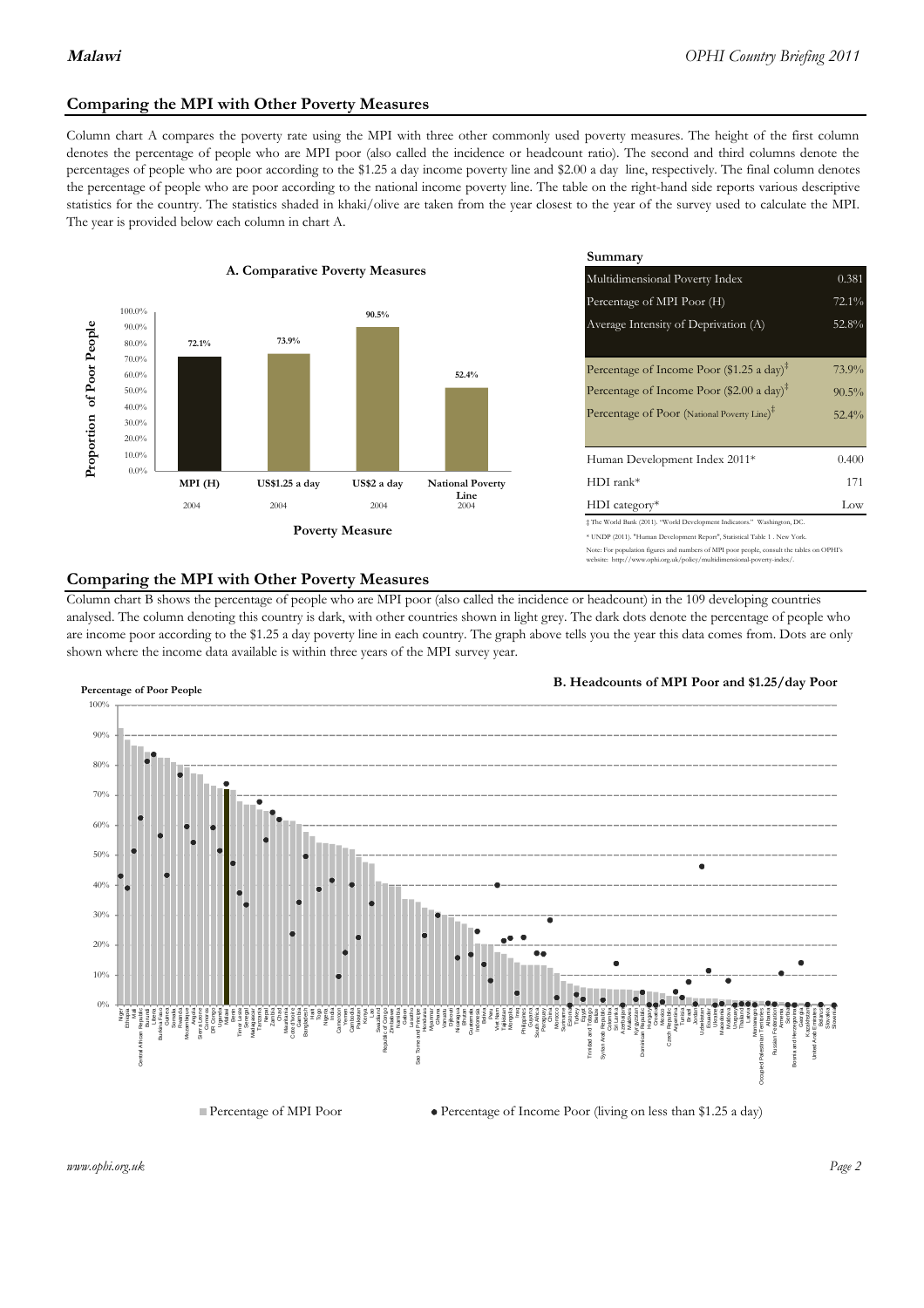# **Incidence of Deprivation in Each of the MPI Indicators**

The MPI uses 10 indicators to measure poverty in three dimensions: education, health and living standards. The bar chart to the left reports the proportion of the population that is poor and deprived in each indicator. We do not include the deprivation of non-poor people. The spider diagram to the right compares the proportions of the population that are poor and deprived across different indicators. At the same time it compares the performance of rural areas and urban areas with that of the national aggregate. Patterns of deprivation may differ in rural and urban areas.





### **Composition of the MPI**

The MPI can be broken down to see directly how much each indicator contributes to multidimensional poverty. The following figure shows the composition of the MPI using a pie chart. Each piece of the pie represents the percentage contribution of each indicator to the overall MPI of the country. The larger the slice of the pie chart, the bigger the weighted contribution of the indicator to overall poverty.

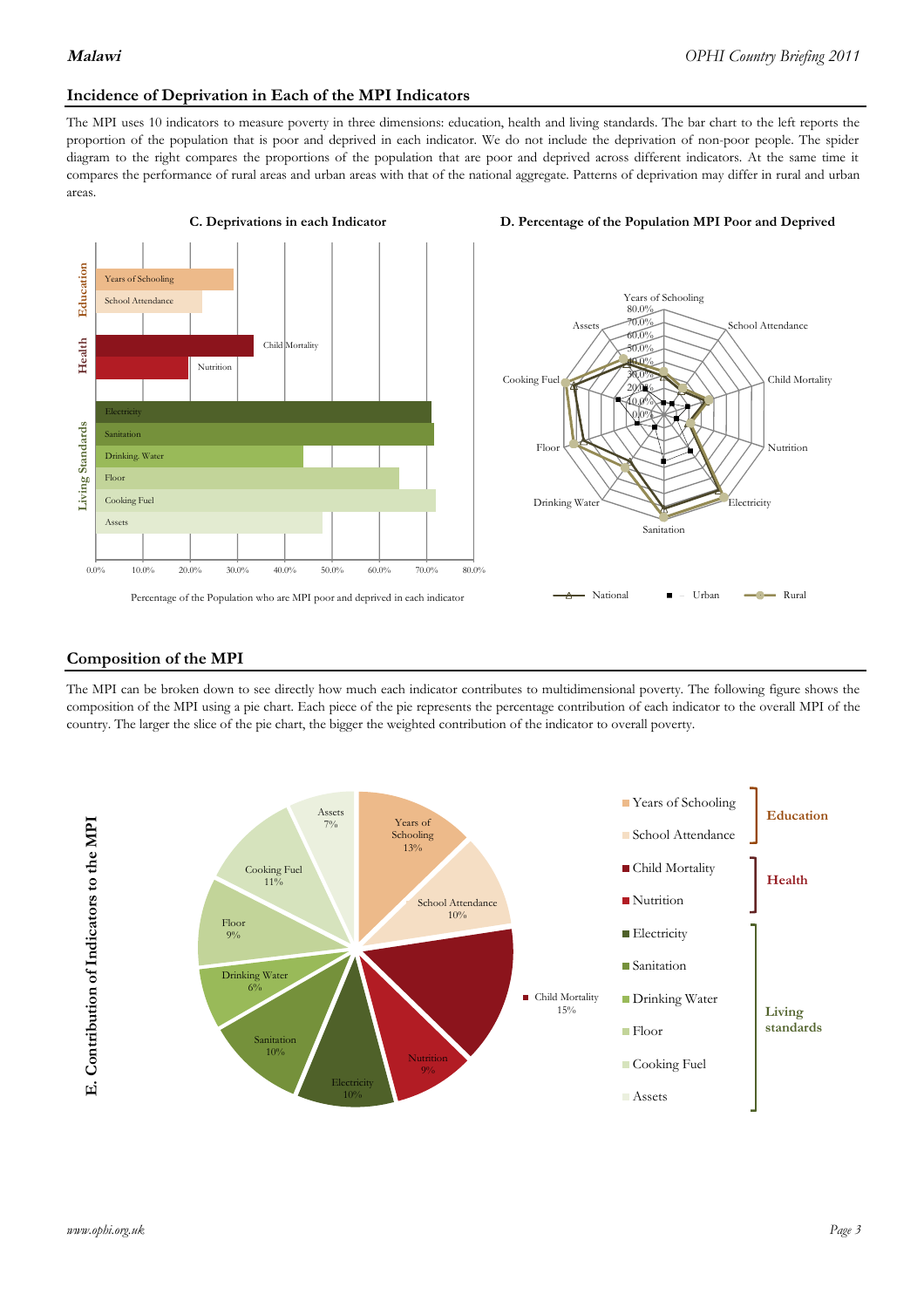# **Decomposition of MPI by Region**

The MPI can be decomposed by different population subgroups, then broken down by dimension, to show how the composition of poverty differs between different regions or groups. On the left-hand side of column chart F, the height of each of the three bars shows the level of MPI at the national level, for urban areas, and for rural areas, respectively. Inside each bar, different colours represent the contribution of different weighted indicators to the overall MPI. On the right-hand side of column chart F, the colours inside each bar denote the percentage contribution of each indicator to the overall MPI, and all bars add up to 100%. This enables an immediate visual comparison of the composition of poverty across regions.





## **Intensity of Multidimensional Poverty**

Recall that i) a person is considered poor if they are deprived in at least one third of the weighted indicators and ii) the intensity of poverty denotes the proportion of indicators in which they are deprived. A person who is deprived in 100% of the indicators has a greater intensity of poverty than someone deprived in 40%. The following figures show the percentage of MPI poor people who experience different intensities of poverty. The pie chart below breaks the poor population into seven groups based on the intensity of their poverty. For example, the first slice shows deprivation intensities of greater than 33% but strictly less than 40%. It shows the proportion of poor people whose intensity (the percentage of indicators in which they are deprived) falls into each group. The column chart H reports the proportion of the population in a country that is poor in that percentage of indicators or more. For example, the number over the 40% bar represents the percentage of people who are deprived in 40% or more indicators.



**G. Intensity of Deprivation Among MPI Poor**



Intensity of Poverty